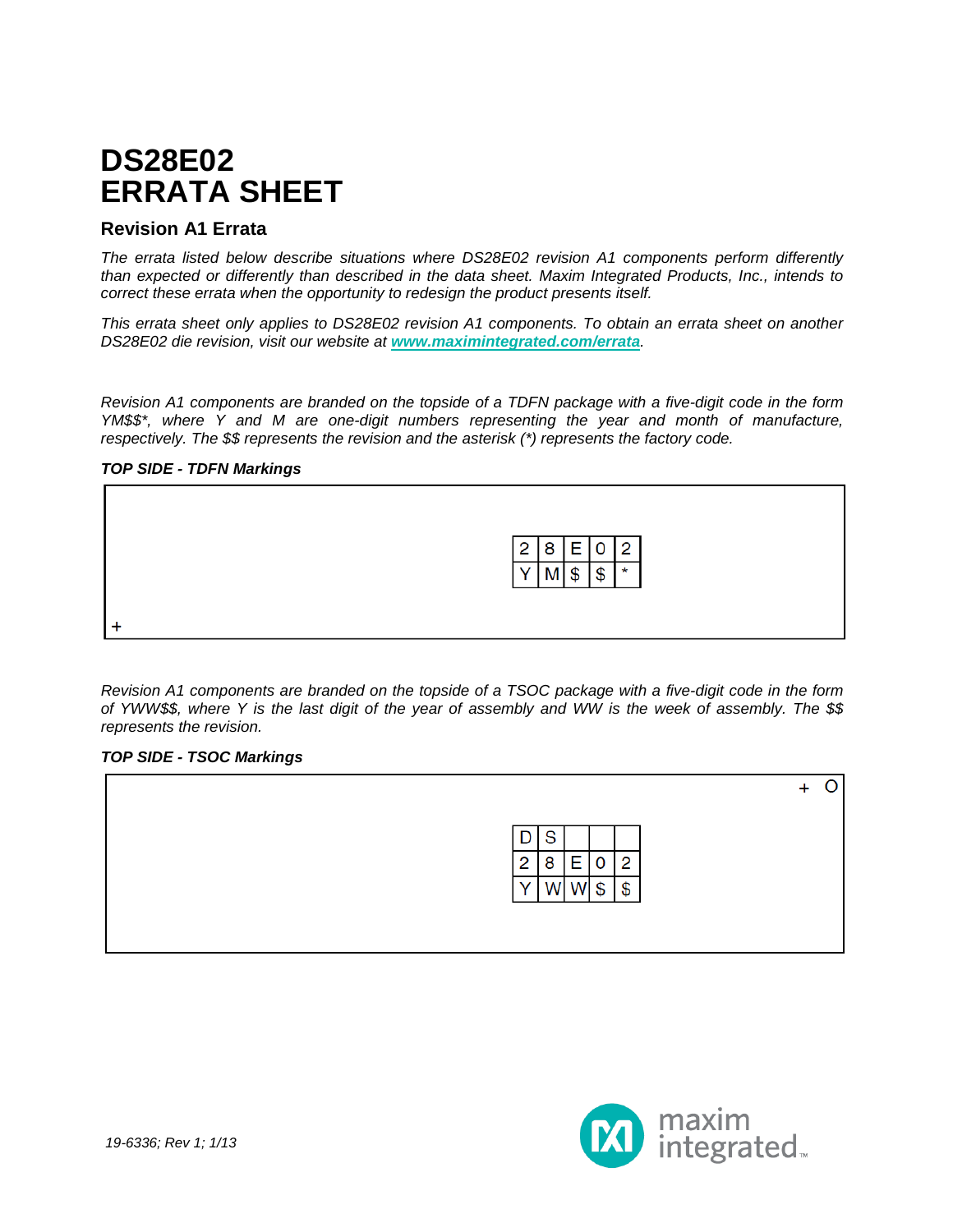# **DS28E02 REV A1 ERRATA**

## **1) INITIAL SLOW POWER RAMP RESULTS IN FASTER 1-Wire TIMING**

## **Description:**

During power-on reset, a trim value is copied from an EEPROM location to the circuit that controls the DS28E02's timing. If  $t_{RAMP}$  is too long, the copy takes place before the EEPROM has reached its internal operating voltage. As a consequence, incorrect data is copied to the timing circuit, which in turn cannot operate within data sheet limits. This causes the 1-Wire Master to miss presence pulses or to read a logic 1 instead of a logic 0.

## **Workaround:**

For all  $t_{RAMP}$  cases, the incorrect timing is prevented if, after power-up, the 1-Wire master performs the initialization sequence (t<sub>H1</sub>, t<sub>L1</sub>, t<sub>H2</sub>, t<sub>H3</sub>) as shown in Table 1 and Figure 1. The t<sub>L1</sub> segment forces a power-on reset of the DS28E02, which completes during  $t_{H2}$ . The fast rise time at the end of  $t_{L1}$  ensures proper loading of the trim value and accurate timing.

Further, always start 1-Wire communication with a reset/presence detect sequence before issuing a 1-Wire ROM function command*.*

| <b>PARAMETER</b> | <b>RECOMMENDED TIME</b> |
|------------------|-------------------------|
| ľн1              | 100 <sub>ms</sub>       |
|                  | 100 <sub>ms</sub>       |
| t <sub>H2</sub>  | 1 <sub>ms</sub>         |
| ر ۱              | $480\mu s$              |
| H <sub>3</sub>   | 480us                   |





*Figure 1. Initialization Sequence Waveform*